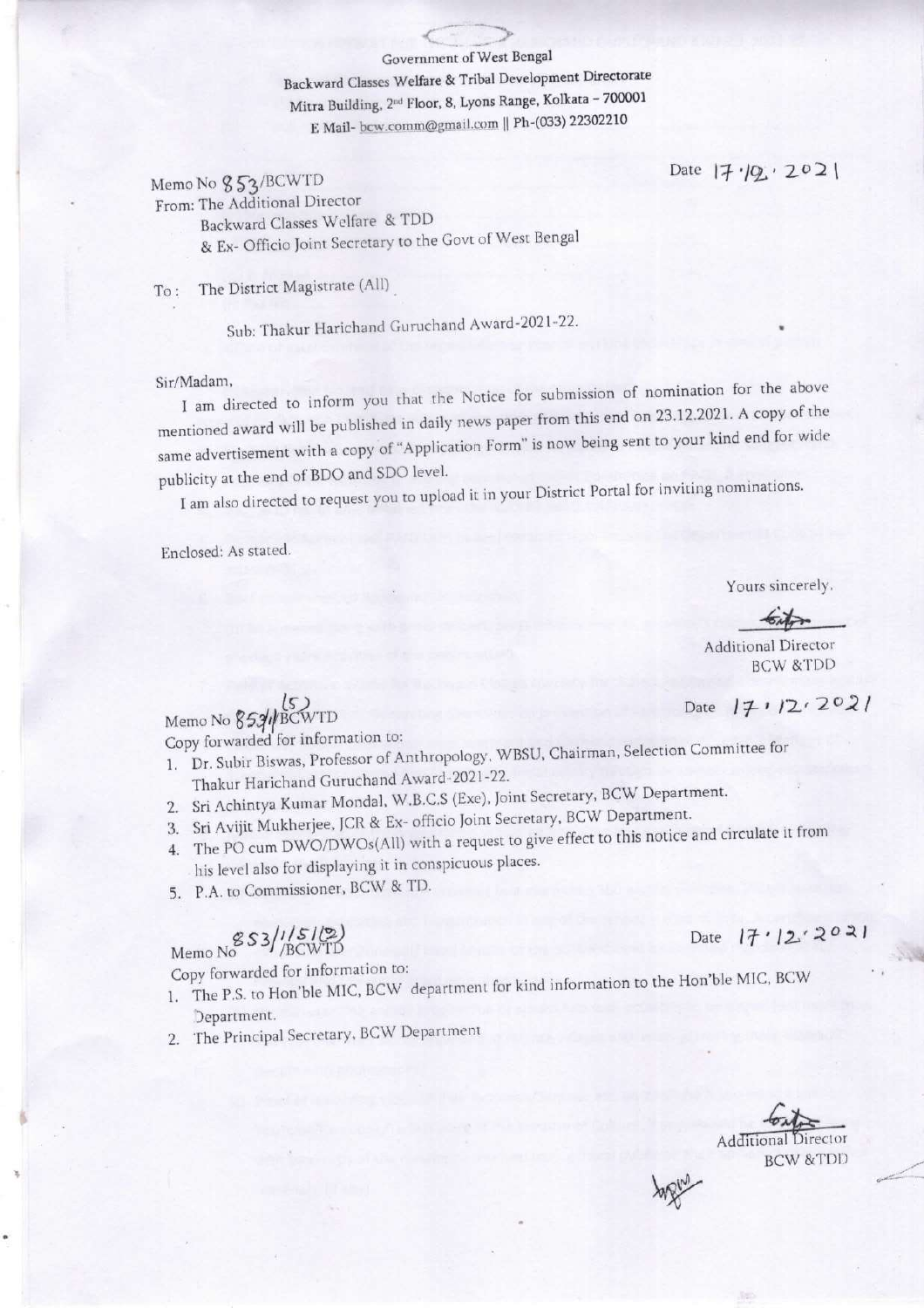

## পশ্চিমবঙ্গ সরকার

অনগ্রসর শ্রেণি কল্যাণ ও আদিবাসী উন্নয়ন অধিকার ৮, লায়ন্স রেঞ্জ, মিত্র বিন্ডিং, ৩য় তল, কলকাতা - ৭০০০০১ 

## বিজ্ঞপ্তি

## ''ঠাকুর হরিচাঁদ গুরুচাঁদ পুরস্কার ২০২১ - ২২''

পুরস্কার প্রাপক নির্বাচনের উদ্দেশ্যে সংশ্লিষ্ট ব্যক্তি বা কোন প্রতিষ্ঠান নিম্নোক্ত যাগ্যতা অনুসারে বিবেচিত হতে পারেন, তাদের কাছে নামের সুপারিশ সহ আবেদন পত্র চাওয়া হচ্ছে ।

বিবেচ্যক্ষেত্র ও বিবেচ্য ব্যক্তির / প্রতিষ্ঠানের যোগ্যতা :-

- ১। সমাজের তথাকথিত পশ্চাদপদ শ্রেণি যে সামাজিক বৈষ্যমের শিকার তার পটভূমি ও প্রকৃতি সম্পর্কে সম্যক ধারণা ।
- ২। আইনি ও সামাজিক সকল বিতর্কের উর্দ্ধে গ্রহণযোগ্যতা ।
- ৩। নিয়লিখিত যে কোন ক্ষেত্রে ন্যূনতম দশ বছরের অলাভজনক কাজে যুক্ত থাকার প্রমাণের নথিপত্র আবেদনপত্রের সঙ্গে দিতে হবে।
	- ক) তফশিলি জাতির উপর সামাজিক, অর্থনৈতিক ও শিক্ষাসংক্রান্ত নির্যাতন প্রতিরোধে সচেতনতা নিয়ে নিরবিচ্ছিন্নভাবে কাজ করা।
	- খ) শিক্ষা বিস্তারের মাধ্যমে তপশিলি জাতির মানুষের সামাজিক মর্যাদা বৃদ্ধি ও ক্ষমতায়ন প্রসারে কাজ করা।
	- $\eta$ ) তফশিলি জাতির মানুষের অর্থনৈতিক ও সামাজিক ক্ষমতায়নের জন্য কাজ করা ।
	- $\mathbf{z}$ ) তফশিলি জাতির মানুষের মধ্যে আত্মসম্মান ও আত্মমর্যাদাবোধ জাগ্রত করা ও তার সাংস্কৃতিক ঐতিহ্য রক্ষা করা এবং প্রসার ঘটানো সংক্রান্ত কার্যকলাপ ।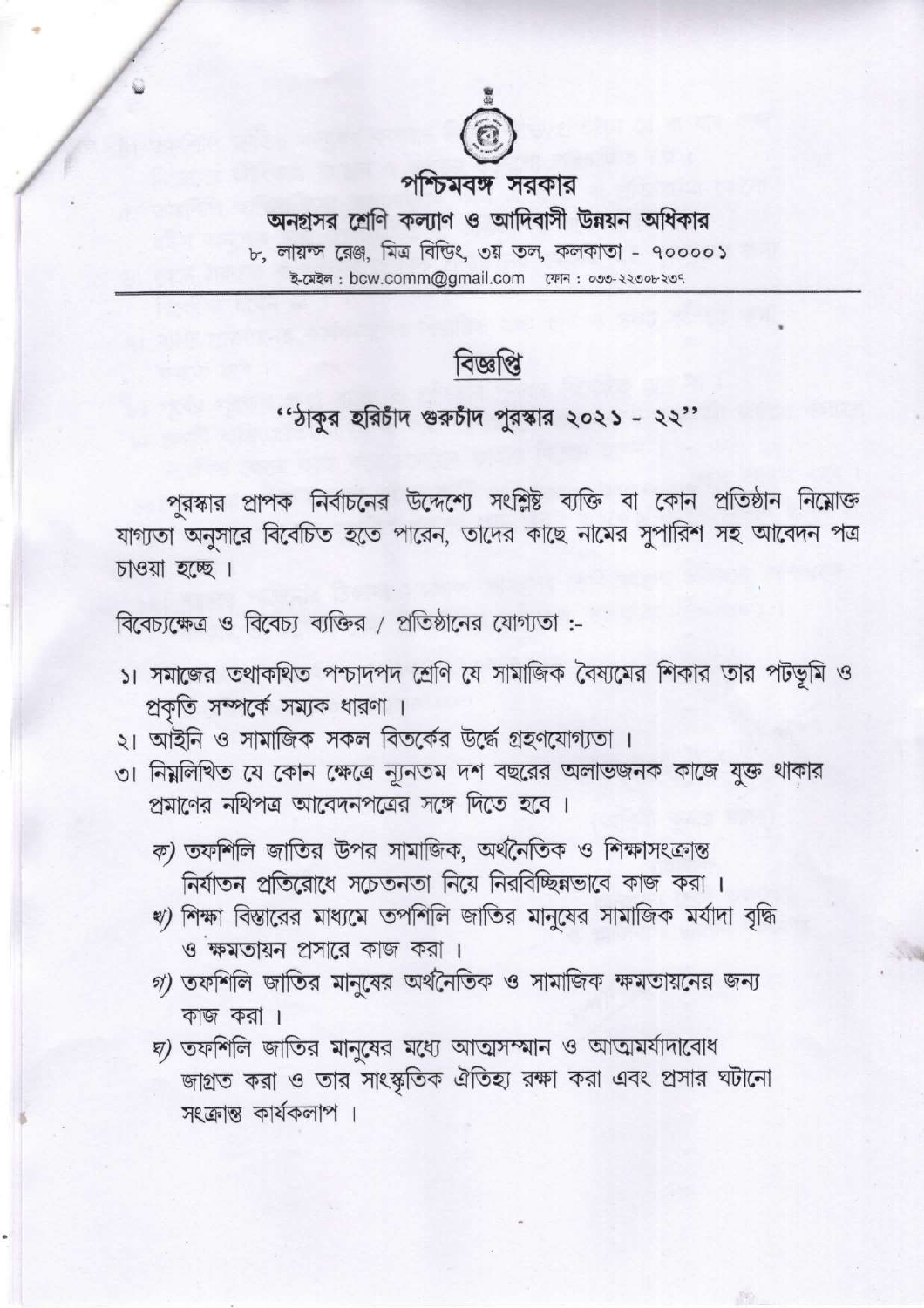**Sydle** 

মহাধ্যক্ষ, অনগ্রসর শ্রেণি কল্যাণ ও আদিবাসী উন্নয়ন অধিকার

(অশ্বিনী কুমার যাদব)

Carlozal to my mind

দুরাভাষ: ০৩৩-২২৩০ ৮২৩৭/২২৩০ ২২১০ ই-মেইল: bcw.comm@gmail.com

- ১২। দরখান্ত পাঠানোর ঠিকানা: মহাধ্যক্ষ, অনগ্রসর শ্রেণি কল্যাণ অধিকার, পশ্চিমবঙ্গ সরকার, ৮, লায়ন্স রেঞ্জ, মিত্র বিন্ডিৎ, ৩<sup>র</sup> তল, কলকাতা -৭০০০০১।
- উল্লেখিত ক্ষেত্রে কাজ করে চলেছেন তারাও বিবেচ্য হবেন। ১০।দরখাস্তের বয়ান দপ্তরের ওয়েব সাইট https://anagrasarkalyan.gov.in থেকে পাওয়া যাবে । ১১। আবেদন পত্র সহ সুপারিশ গ্রহণের শেষ দিন : ৩১/০১/২০২২ বিকাল ৫:০০ টা
- করতে হবে। ৮। পূর্বের পুরস্কার প্রাপ্ত ব্যক্তি বা প্রতিষ্ঠান পুনরায় বিবেচিত হবে না। ৯। প্রবাসী ব্যক্তি/প্রতিষ্ঠান যে বা যারা পশ্চিমবঙ্গে বসবাসকারী তফশিলি জাতির কল্যাণে
- বিবেচিত হবেন না। ৭। ব্যক্তি/প্রতিষ্ঠানের কার্যকলাপের বিস্তারিত তথ্য হার্ড ও সফট্ কপিতে জমা
- ধৰ্মীয় অনুরোধ দ্বারা প্রোৎসাহিত বা অভিলাষিত হবে না। ৬। কোন সরকার বা সরকার প্রোষিত প্রতিষ্ঠানের কর্মচারী এই পুরস্কারের জন্য
- ৪। তফশিলি জাতির মানুষের কল্যাণে নিযুক্ত ব্যক্তি/প্রতিষ্ঠান যে বা যার কাজ নিজেদের জীবিকার সংস্থান ও লাভের উদ্দেশ্যে পরিচালিত নয়। ৫। তফশিলি জাতির জন্য কল্যাণমূলক কাজ ঐ ব্যক্তি বা প্রতিষ্ঠানের কোনো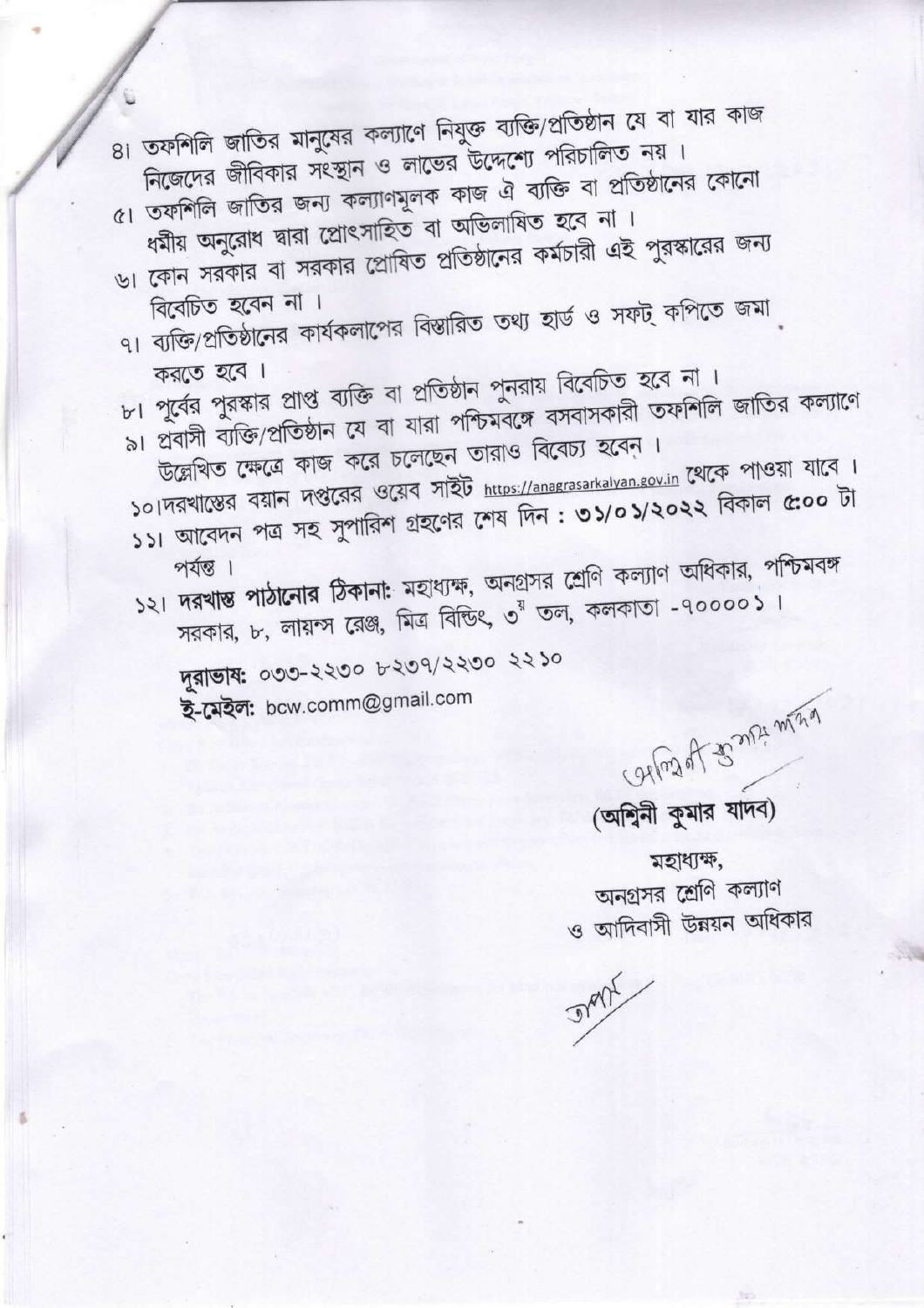## **APPLICATION FORMAT FOR THE THAKUR HARICHAND GURUCHAND AWARD, 2021-22**

- 1. (a) Name of the Proposed Awardee-Person/Organization: (Strike out whichever is not applicable) (b) Full mailing Address……………………………………………………………………………………………….… ………………………………………………………………………………………………………………………………………………………… ………………………………………………………………………………………………..Pin Code:…………………. (c ) Nearest Bus/Railway Station…………………………………………………………………………………………… ( d) Telephone No/Mobile No……………………………………………………………………. (e ) e- Mail Id………………………………………………………………….
	- (f) Fax No………………………..

2. (a)Date of establishment of the organization or year of working experience in case of person

(b)Registration No. and date of registration of the organization:

(copy of Registration Certificate and memorandum of Association/Deed, Bye-laws are to be attached)

- 3. Kindly indicate whether the Person/Organization is related to Padma Awardee, Sangeet Natak Academy (SNA) Awardee or existing member of expert Committee on PAGS, if applicable:
- 4. Unique ID no. (if any) obtained from the NGO-PS (NGO-DARPAN) Portal:
- 5. Permanent Account No( PAN/TAN) (if any) obtained from Income Tax Department ( Copy to be attached):
- 6. Brief introduction of Applicant/ Organization:

(to be annexed along with press reviews, press advertisements, souvenir's copies etc. in respect of previous years activities of the organization)

- 7. Field of Activities: Works for Backward Classes specially for 'Scheduled Castes' Communities against social discrimination/ Generating awareness on prevention of Atrocity against Scheduled Castes/ Economic/ Social/ Educational empowerment and further development of cultural heritage of Scheduled Castes communities/Generating social dignity through awareness among masses/others (please specify).
- 8. Annual action plan of the organization should be furnished along with proof thereof, indicating, inter-alia, the following:-
	- (a) Details of at least two such activities [not more than 300 words] (function, lecture, seminar, workshop, exhibition etc. ) organization in any of the school in their vicinity. A certificate to this effect from the Principal/ Head Master of the School should be enclosed mandatorily for renewal and release of grant with photographs.
	- (b) Details regarding annual programme of atleast two such activities to be staged [not more than 150 typed-written words organized at remote villages with mass gathering more than 500 people with photographs]
	- (c) Proof of uploading video of their Activities/Seminar etc, on YouTube & providing a link to YouTube/Facebook/Twitter page of the Ministry of Culture, if any, should be furnished along with hard copy of the comments received from general public on their uploaded videos/other materials (if any)